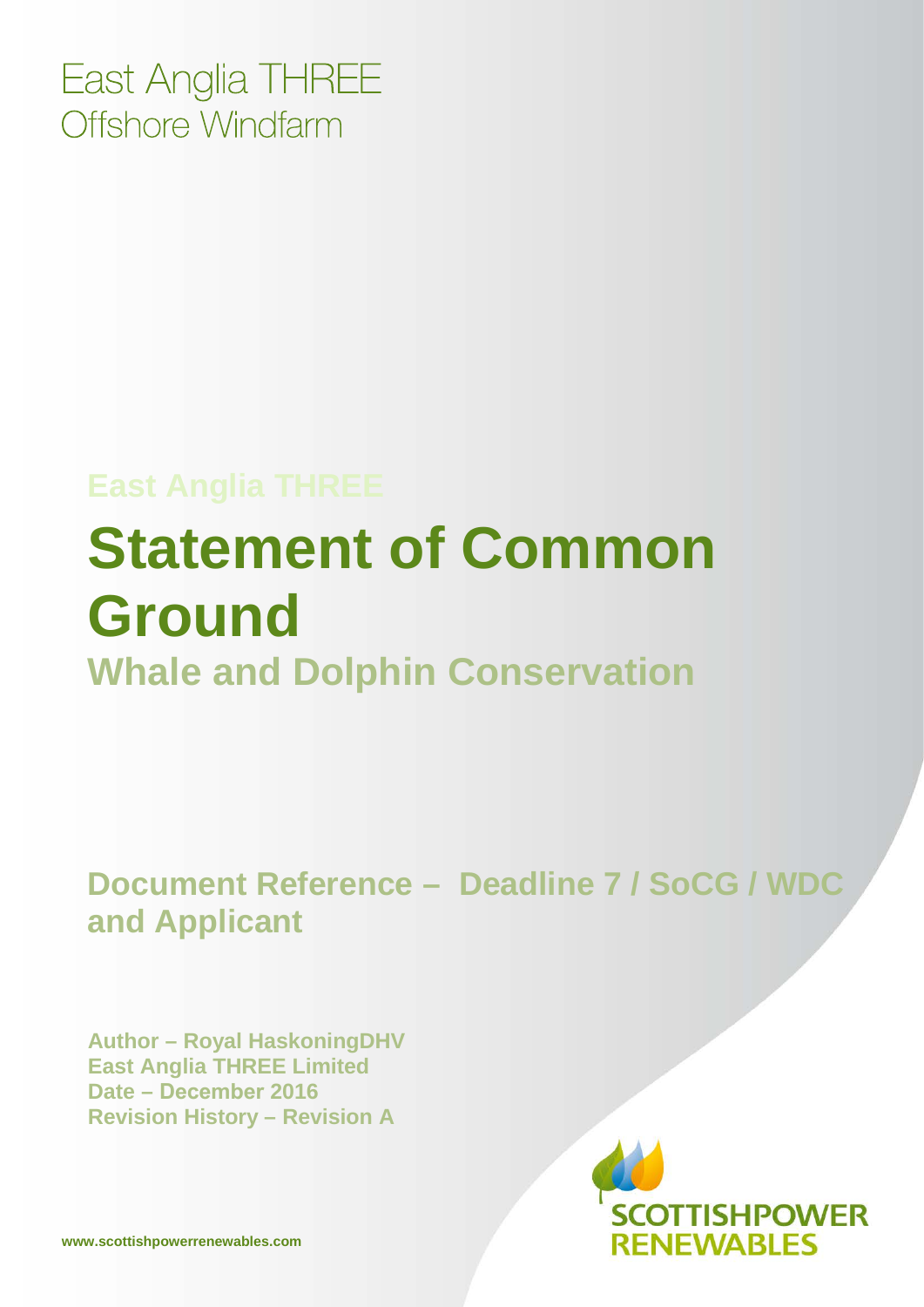# **Table of contents**

| 1                                           | <b>Introduction</b>                                                     | 3                 |  |
|---------------------------------------------|-------------------------------------------------------------------------|-------------------|--|
| 1.1                                         | Introduction                                                            | 3                 |  |
| 1.2                                         | The Development                                                         | 3                 |  |
| 1.3                                         | Consultation with WDC                                                   | 4                 |  |
| 1.3.1                                       | Pre-Application                                                         | 4                 |  |
| 1.3.2                                       | Post-Application                                                        | 4                 |  |
|                                             |                                                                         |                   |  |
| $\mathbf{2}$                                | <b>Agreement Log</b>                                                    | 5                 |  |
| 2.1                                         | <b>Marine Mammals</b>                                                   | 5                 |  |
|                                             |                                                                         |                   |  |
| <b>Appendix 1: Glossary</b>                 |                                                                         | $12 \overline{ }$ |  |
|                                             |                                                                         |                   |  |
| <b>Appendix 2: Pre-application Response</b> |                                                                         | 13                |  |
|                                             | Appendix 3: Post-application Relevant representation and response<br>16 |                   |  |
|                                             |                                                                         |                   |  |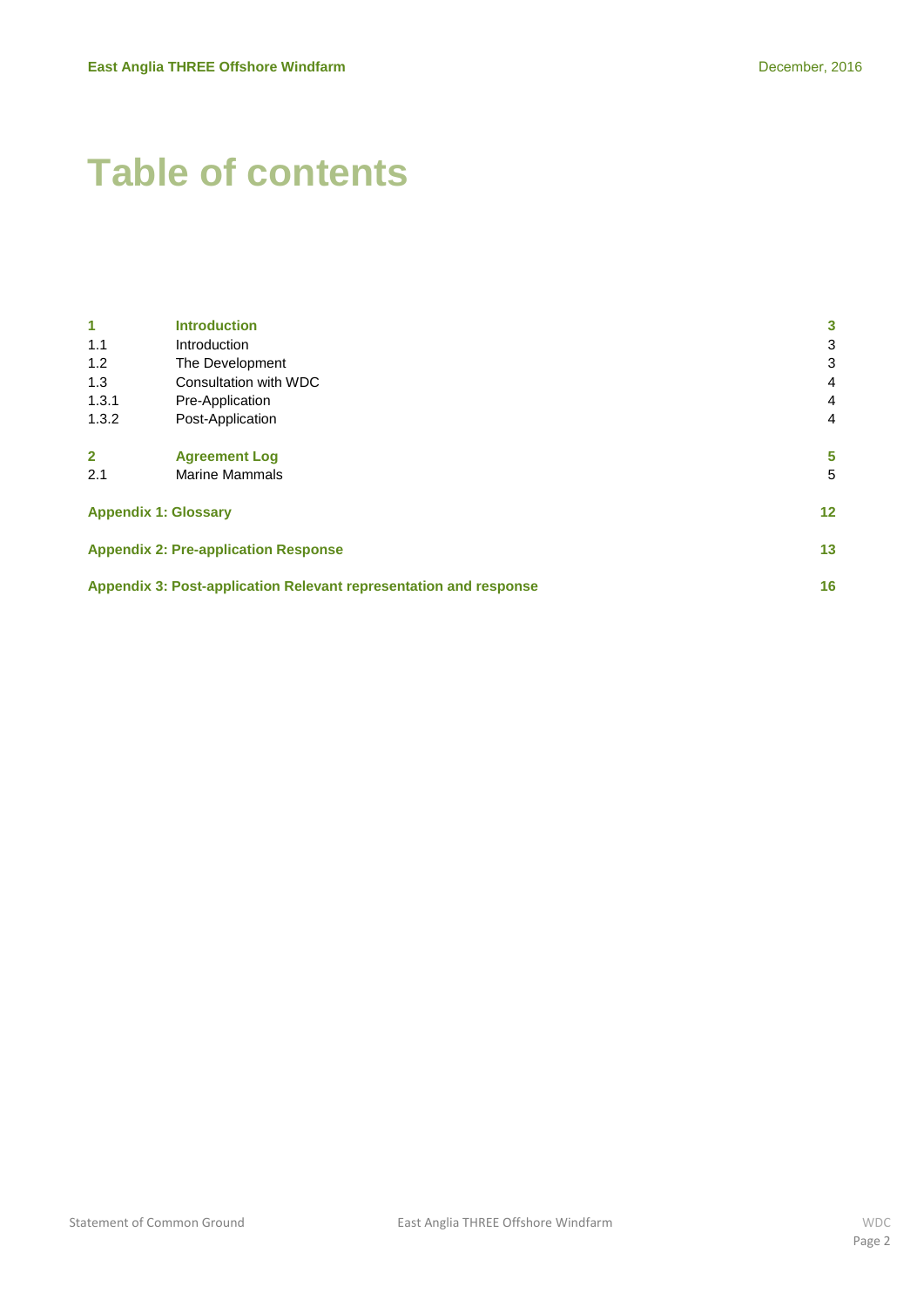# <span id="page-2-0"></span>**1 Introduction**

### <span id="page-2-1"></span>**1.1 Introduction**

- 1. This Statement of Common Ground (SoCG) has been prepared with the Whale and Dolphin Conservation (WDC) to show where agreement has been reached with East Anglia THREE Limited (EATL) during the pre and post Development Consent Order (DCO) application consultation.
- 2. This SoCG comprises an agreement log which has been structured to reflect topics of interest to WDC on the East Anglia THREE DCO application (the **Application**).
- 3. The position with respect to each relevant issue is presented in a tabular form.
- 4. Throughout this document points of agreement and disagreement between EATL and WDC, are clearly indicated.
- 5. A glossary is provided in Appendix 1

#### <span id="page-2-2"></span>**1.2 The Development**

- 6. The Application is for development consent to construct and operate up to 172 wind turbine generators and associated infrastructure, with an installed capacity of up to 1,200 MW (the **Project**).
- 7. The DCO, if made, would be known as the East Anglia THREE Offshore Wind Farm Order. It will comprise the following elements:
	- Up to 172 offshore wind turbines and associated foundations, with an installed capacity of up to 1,200 MW;
	- Up to two meteorological masts and foundations;
	- Up to twelve buoys;
	- Up to six offshore electrical stations;
	- Up to one offshore platform housing accommodation facilities;
	- Subsea inter-array cables between the wind turbines and offshore electrical stations;
	- Up to four subsea export cables to transmit electricity from the offshore electrical stations to shore;
	- Up to four interconnector cables between the East Anglia ONE and East Anglia THREE Projects;
	- Scour protection around foundations and on inter-array and export cables as required;
	- Landfall at Bawdsey with onshore transition bays to join the offshore and onshore cables;
	- Up to four onshore underground circuits (each containing up to three cables) pulled through existing ducting to be laid by East Anglia ONE or directly laid, running for approximately 37km from landfall to the connection point at Bramford, Suffolk, with jointing pits, to transmit electricity to up to two new onshore substations;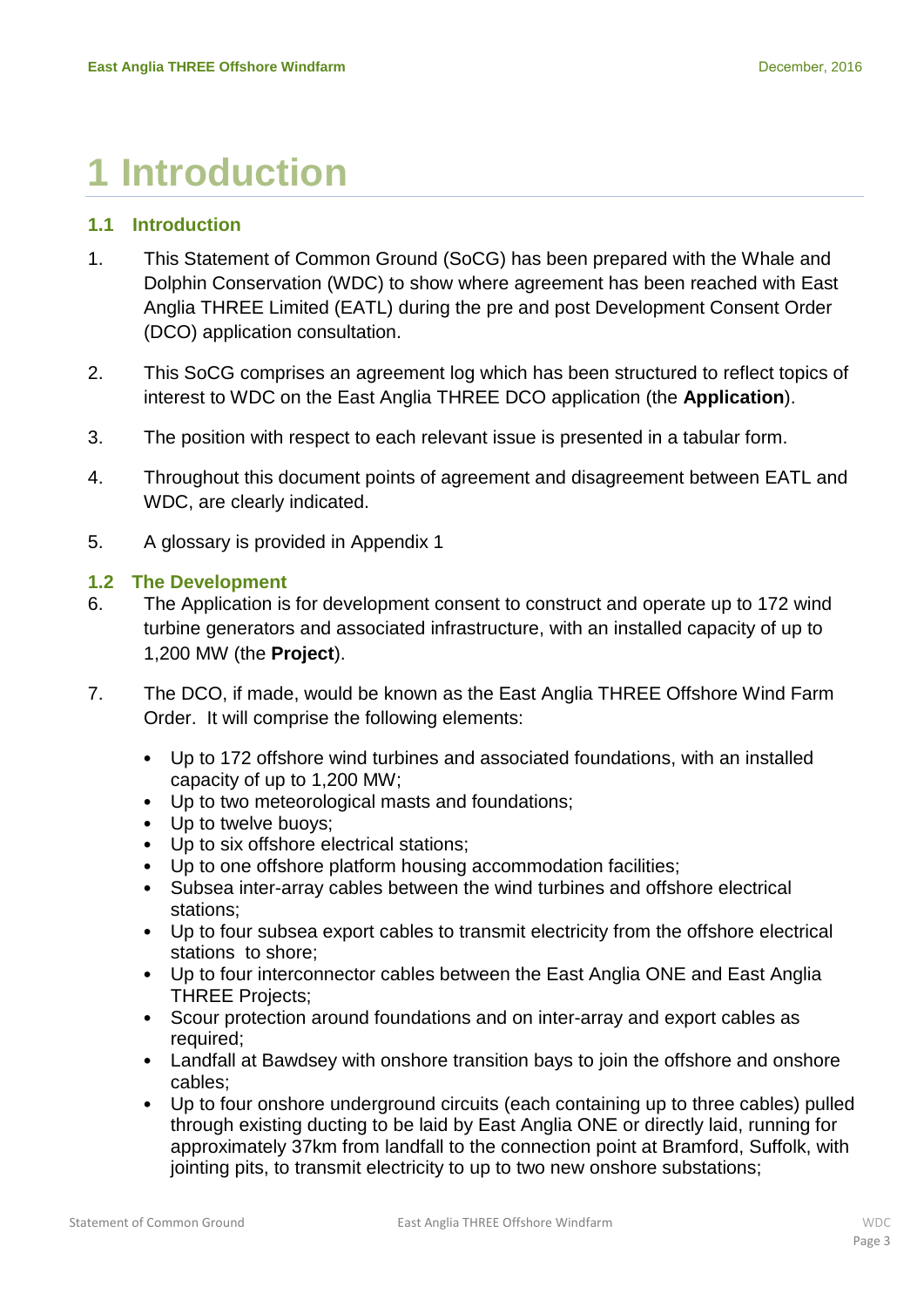- Up to two onshore substations at Bramford, Suffolk, to connect the offshore windfarm to the National Grid;
- The permanent and / or temporary compulsory acquisition (if required) of land and / or rights for the proposed Project;
- Overriding of easements and other rights over or affecting land for the proposed Project;
- The application and / or disapplication of legislation relevant to the proposed Project including inter alia legislation relating to compulsory purchase; and
- Such ancillary, incidental and consequential provisions, permits or consents as are necessary and / or convenient.
- 8. The Application was submitted to the Planning Inspectorate on 18<sup>th</sup> November 2015 and accepted for examination on  $15<sup>th</sup>$  December 2015.

### <span id="page-3-0"></span>**1.3 Consultation with WDC**

#### <span id="page-3-1"></span>**1.3.1 Pre-Application**

- 9. EATL engaged with WDC on the Project during the pre-application process, both in terms of informal non-statutory engagement and formal consultation carried out pursuant to section 42 of the Planning Act 2008.
- 10. A meeting was held between EATL and WDC on  $7<sup>th</sup>$  July 2014.
- 11. During formal consultation, WDC provided comments on the Preliminary Environmental Information (PEI) by way of email dated 21<sup>st</sup> July 2014 (the **Consultation Response**). This letter is attached at Appendix 2 to this SoCG.

### <span id="page-3-2"></span>**1.3.2 Post-Application**

- 12. WDC made a relevant representation to the Planning Inspectorate on  $3<sup>rd</sup>$  March 2016 (the **Relevant Representation** attached at Appendix 3). Following a meeting on 16th of May 2016 and subsequent communication with WDC agreement was reached on certain matters previously raised by WDC.
- 13. In the Rule 17 request for further information of the  $28<sup>th</sup>$  October 2016, the Examining Authority requested that this SoCG be updated to reflect the submission of additional information with regard to the Southern North Sea possible Special Area of Conservation. Amendments have been made in Table 1, below.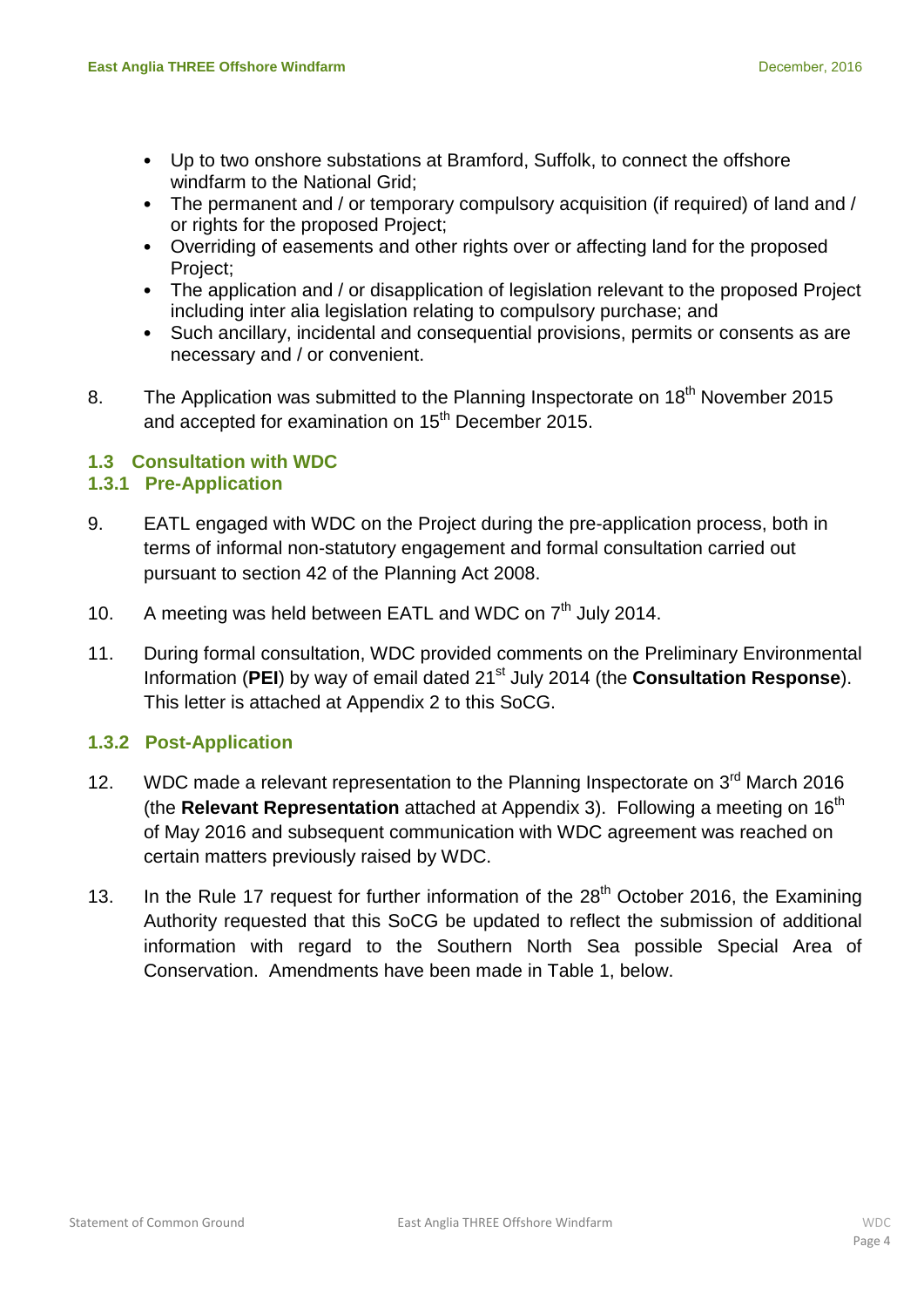# <span id="page-4-0"></span>**2 Agreement Log**

14. Within the sections below the different topics for areas of agreement between WDC, and EATL are set out.

#### <span id="page-4-1"></span>**2.1 Marine Mammals**

- 15. The Project has the potential to impact upon Marine Mammals; WDC is commenting only on issues relating to cetaceans and not pinnipeds. Chapter 12 of the East Anglia THREE ES (Document 6.1.12 of the DCO Application) provides an assessment of the significance of these impacts in relation to Environmental Impact Assessment (EIA) while the Information for the Habitats Regulations Assessment Report (Document 5.4 of the DCO Application) provides an assessment with regard to the potential for likely significant effects on European sites as a result of the proposed East Anglia THREE Project. Management and mitigation measures are provided within the following documents of the DCO Application; 6.8 Schedule of Mitigation (Offshore), 8.12 In Principle Monitoring Plan (IPMP) and 8.15 Draft Marine Mammal Mitigation Protocol (MMMP). Table 1 below provides areas of common ground that have been reached regarding the findings reported within that chapter and identifies areas where agreement is still to be reached.
- 16. Following discussions undertaken during the Examination, the Examining Authority asked for the SoCG to be revised to reflect the conclusion of all outstanding marine mammal HRA issues.

| <b>Issue</b>                           | <b>EATL position</b>                   | <b>WDC Position</b>               |
|----------------------------------------|----------------------------------------|-----------------------------------|
| <b>Environmental Impact Assessment</b> |                                        |                                   |
| Description of baseline                | The ES adequately characterises        | WDC acknowledges that the         |
| conditions on Marine                   | the baseline relevant to Marine        | assessment has been based on      |
| Mammals.                               | Mammals.                               | the best available evidence.      |
|                                        |                                        | However, we are concerned there   |
|                                        | Zone and project specific surveys      | are gaps in the data on cetaceans |
|                                        | which have been completed in           | in the area. e.g. the SCANS data  |
|                                        | the region have been used to           | are only one seasonal snapshot in |
|                                        | inform the existing environment        | time, with a 10 year gap between  |
|                                        | section of the chapter. These          | collection of datasets. It is not |
|                                        | surveys are:                           | therefore appropriate to be used  |
|                                        | The Crown Estate Enabling<br>$\bullet$ | for assessing the baseline for    |
|                                        | Actions high-definition video          | marine mammals. We are            |
|                                        | aerial surveys of Zone 5.              | therefore concerned there is      |
|                                        | November 2009 - March                  | insufficient baseline data to     |
|                                        | 2010, completed by HiDef               | characterise the environment.     |
|                                        | Aerial Surveying Ltd;                  |                                   |
|                                        |                                        | WDC are concerned by the lack     |
|                                        | EAOW boat based surveys of             | of boat based surveys in EA3      |
|                                        | the East Anglia ONE site,              | area. The assessment was based    |
|                                        | May 2010 - April 2011,                 | on based surveys for East Anglia  |
|                                        | completed by The Institute of          | ONE offshore wind farm; these     |
|                                        | <b>Estuarine and Coastal</b>           | surveys covered East Anglia ONE   |

#### Table 1. SoCG - Marine Mammals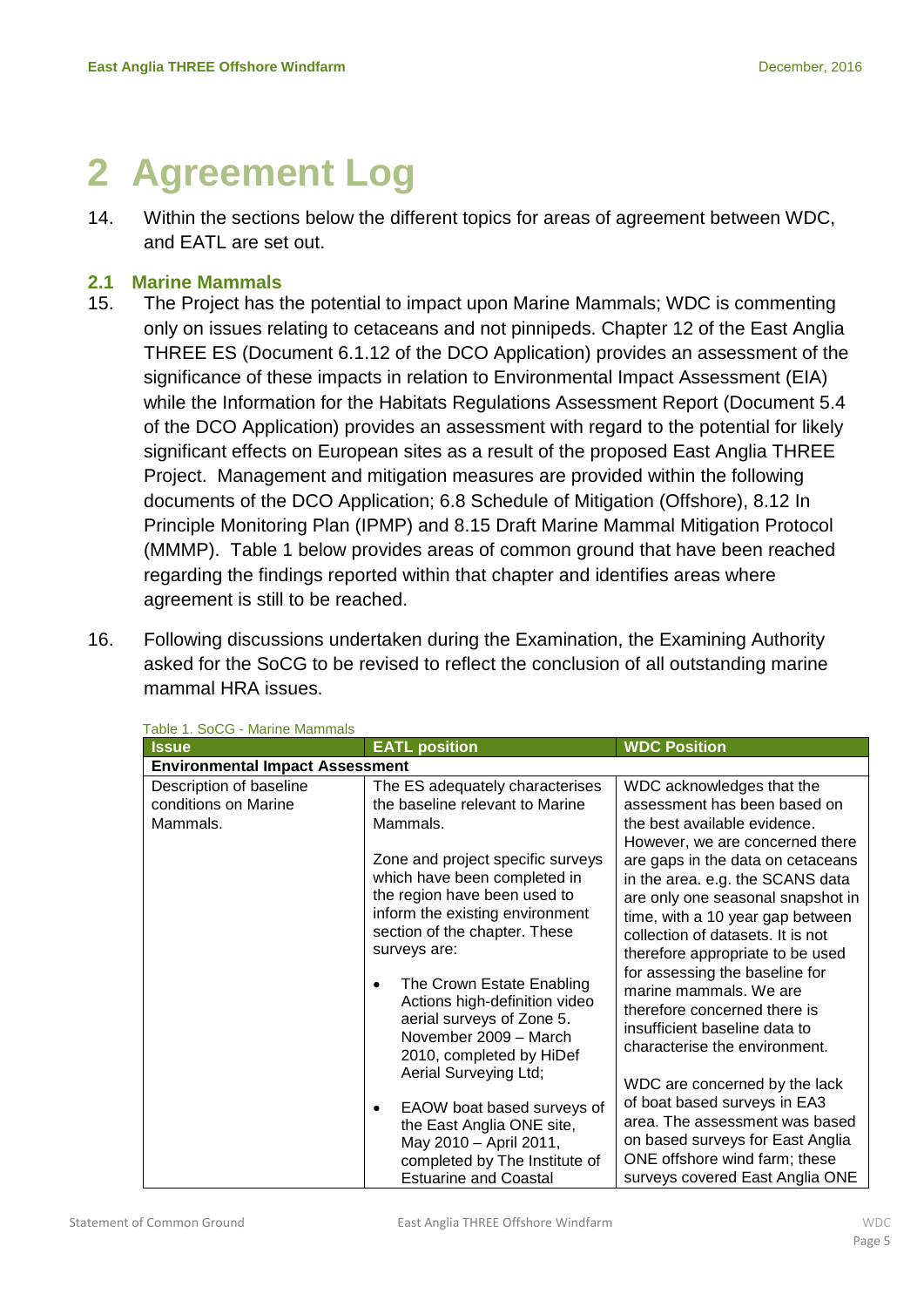| <b>Issue</b>                                               | <b>EATL position</b>                                                                                                                                                                                                                                                                                                                                                                                                                                                                                                                                                                                                                                                                                                                                                                                                                                                                                                                                                                                                                                                                              | <b>WDC Position</b>                                                                                                                                                                                                                                                                                                                                                                                                                                                                                                                                                                                                                                                                                                                                                                                                                                                                                                                                                                                                                                                                                                                                                                                                                                               |
|------------------------------------------------------------|---------------------------------------------------------------------------------------------------------------------------------------------------------------------------------------------------------------------------------------------------------------------------------------------------------------------------------------------------------------------------------------------------------------------------------------------------------------------------------------------------------------------------------------------------------------------------------------------------------------------------------------------------------------------------------------------------------------------------------------------------------------------------------------------------------------------------------------------------------------------------------------------------------------------------------------------------------------------------------------------------------------------------------------------------------------------------------------------------|-------------------------------------------------------------------------------------------------------------------------------------------------------------------------------------------------------------------------------------------------------------------------------------------------------------------------------------------------------------------------------------------------------------------------------------------------------------------------------------------------------------------------------------------------------------------------------------------------------------------------------------------------------------------------------------------------------------------------------------------------------------------------------------------------------------------------------------------------------------------------------------------------------------------------------------------------------------------------------------------------------------------------------------------------------------------------------------------------------------------------------------------------------------------------------------------------------------------------------------------------------------------|
|                                                            | Studies (IECS);<br>EAOW aerial digital surveys<br>$\bullet$<br>of the East Anglia ONE site<br>(plus 4km buffer), April<br>2010 - October 2011,<br>$\bullet$<br>completed by APEM Ltd;<br>EAOW aerial digital surveys<br>$\bullet$<br>of the East Anglia Zone, April<br>2010 - October 2011,<br>completed by APEM Ltd; and<br>EAOW aerial digital surveys<br>$\bullet$<br>of the East Anglia THREE<br>site (plus 4km buffer),<br>September 2011 - August<br>2013, completed by APEM<br>Ltd (Appendix 12.2).<br>In addition, existing data sets<br>(e.g. SCANS, SCANS II were<br>used for context, listed in Table<br>12.16 of the ES)<br>To address issues of positive<br>identification of animals from<br>aerial survey a precautionary<br>approach was used whereby all<br>unidentified small cetaceans in<br>the aerial survey data were used<br>in the estimation of harbour<br>porpoise density.<br>The approach to the impact<br>assessment has been consulted<br>on and agreed with Natural<br>England in the Marine Mammals<br>Expert Topic Group as part of the<br>Evidence Plan process | wind farm site plus a 4km buffer<br>only, and did not extend to East<br>Anglia THREE site.<br>The methodology used to survey<br>marine mammals was designed<br>for surveying seabirds in relation<br>to offshore wind farms. Marine<br>mammal surveys that are<br>developed as an add-on to boat<br>based bird surveys are<br>inadequately designed monitoring<br>programmes that cannot provide<br>robust data to fully assess the<br>population of marine mammals<br>that could be impacted by pile-<br>driving.<br>WDC agree that the applicant has<br>taken a precautionary approach to<br>aerial surveys by assigning any<br>unidentified cetaceans as harbour<br>porpoise. We believe this is the<br>best approach as it is well known<br>it is hard to identify marine<br>mammals to species level from<br>high definition aerial surveys.<br>The difficulty of identifying marine<br>mammal at species level from<br>aerial surveys causes us to be<br>cautious about the results of the<br>survey and using these without a<br>correlating boat-based surveys to<br>obtain accurate baseline data*<br>*(As of 10 <sup>th</sup> November, WDC are<br>currently reviewing their position<br>on aerial surveys and this point<br>may be subject to change). |
| Results of the assessment of<br>impacts on Marine Mammals. | The ES accurately assesses the<br>potential impacts upon Marine<br>Mammals.<br>In the ES all potential impacts<br>have been assessed for harbour<br>porpoise and a precautionary<br>approach has been undertaken,<br>including for cumulative impacts,<br>for example, worst-case<br>scenarios were used in all                                                                                                                                                                                                                                                                                                                                                                                                                                                                                                                                                                                                                                                                                                                                                                                   | As detailed above, WDC are<br>concerned that the baseline data<br>is not robust enough to provide an<br>accurate baseline on which to<br>accurately assess impacts on<br>cetaceans, in particular harbour<br>porpoises.<br>WDC have strong concerns that<br>the ES does not adequately                                                                                                                                                                                                                                                                                                                                                                                                                                                                                                                                                                                                                                                                                                                                                                                                                                                                                                                                                                            |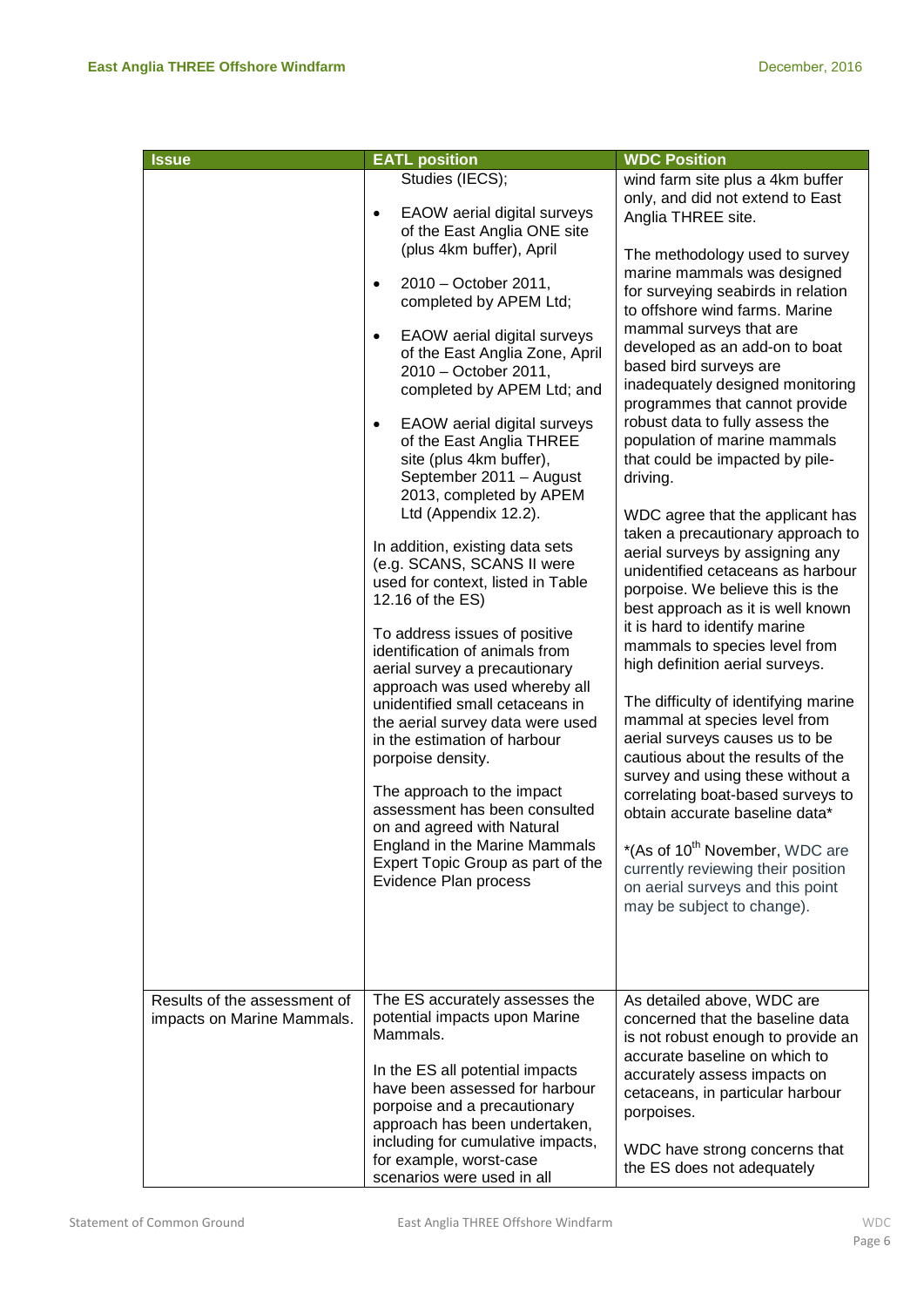| <b>Issue</b>                                                                                                                | <b>EATL position</b>                                                                                                                                                                                                                                                                                                                                                                                                                                                                                                                             | <b>WDC Position</b>                                                                                                                                                                                                                                                                                                                                                                                                                                                                                                                                                                                                                                                                                                                                                                                                                                                                                                                                                                                                                                                                                                                                                              |
|-----------------------------------------------------------------------------------------------------------------------------|--------------------------------------------------------------------------------------------------------------------------------------------------------------------------------------------------------------------------------------------------------------------------------------------------------------------------------------------------------------------------------------------------------------------------------------------------------------------------------------------------------------------------------------------------|----------------------------------------------------------------------------------------------------------------------------------------------------------------------------------------------------------------------------------------------------------------------------------------------------------------------------------------------------------------------------------------------------------------------------------------------------------------------------------------------------------------------------------------------------------------------------------------------------------------------------------------------------------------------------------------------------------------------------------------------------------------------------------------------------------------------------------------------------------------------------------------------------------------------------------------------------------------------------------------------------------------------------------------------------------------------------------------------------------------------------------------------------------------------------------|
|                                                                                                                             | assessments; all unidentified<br>small cetaceans in the aerial<br>survey data were used in the<br>estimation of harbour porpoise<br>density.                                                                                                                                                                                                                                                                                                                                                                                                     | assess the impacts on harbour<br>porpoises, from either the<br>development of the EA3 or<br>cumulatively.                                                                                                                                                                                                                                                                                                                                                                                                                                                                                                                                                                                                                                                                                                                                                                                                                                                                                                                                                                                                                                                                        |
|                                                                                                                             | The conclusions of the impact<br>assessment has been consulted<br>on and agreed with Natural<br>England in the Marine Mammals<br>Expert Topic Group as part of the<br>Evidence Plan process                                                                                                                                                                                                                                                                                                                                                      |                                                                                                                                                                                                                                                                                                                                                                                                                                                                                                                                                                                                                                                                                                                                                                                                                                                                                                                                                                                                                                                                                                                                                                                  |
| <b>Habitats Regulations Assessment</b>                                                                                      |                                                                                                                                                                                                                                                                                                                                                                                                                                                                                                                                                  |                                                                                                                                                                                                                                                                                                                                                                                                                                                                                                                                                                                                                                                                                                                                                                                                                                                                                                                                                                                                                                                                                                                                                                                  |
| The results assessment of<br>effects upon current<br>designated sites and effects<br>which require consideration<br>in HRA. | Based upon the full screening<br>exercise there is no potential for<br>Likely Significant effect (LSE)on<br>any site currently designated for<br>harbour porpoise.                                                                                                                                                                                                                                                                                                                                                                               | WDC agree that there is currently<br>no potential for the development<br>to negatively impact currently<br>designated sites for harbour<br>porpoises.                                                                                                                                                                                                                                                                                                                                                                                                                                                                                                                                                                                                                                                                                                                                                                                                                                                                                                                                                                                                                            |
| The results of the<br>assessment of effects on the<br>Southern North Sea pSAC                                               | EATL has undertaken an<br>assessment of effects on the<br>pSAC based upon advice from<br>Natural England. The effects<br>screened in and out of the<br>assessment were agreed with<br>Natural England.<br>EATL considers that there is<br>unlikely to be potential for LSE<br>upon the site for the project<br>alone. In-combination it is<br>accepted that there is potential for<br>LSE on the summer season area<br>of the pSAC in some scenarios.<br>In this case, mitigation is secured<br>via an In-Principle Site Integrity<br>Plan (SIP) | WDC are pleased to see the<br>additional spatial assessment,<br>based on the proposed Southern<br>North Sea (pSAC) boundary with<br>a buffer of 26 km, and based on a<br>worse-case scenario. Despite the<br>additional spatial assessment, the<br>updated HRA still relies heavily on<br>the assessment of harbour<br>porpoises at the North Sea<br>Management Unit level; we have<br>strong concerns that this is not<br>appropriate for ensuring the<br>integrity of the pSAC and cannot<br>agree that there is unlikely to be<br>no LSE for the project alone, or<br>that there will be no in-<br>combination LSE for the winter<br>area of the pSAC. We also<br>disagree with the applicants claim<br>in the HRA that there will be no<br>potential for any lethal effects or<br>auditory injury, and that this risk to<br>marine mammals can be reduced<br>to within a few metres of the piling<br>activity.<br>WDC recognise that mitigation will<br>be secured via the SIP and MMP<br>and welcome these documents;<br>however we have concerns over<br>the methods that will be<br>considered. Only proven<br>mitigation methods that have<br>been shown to reduce noise |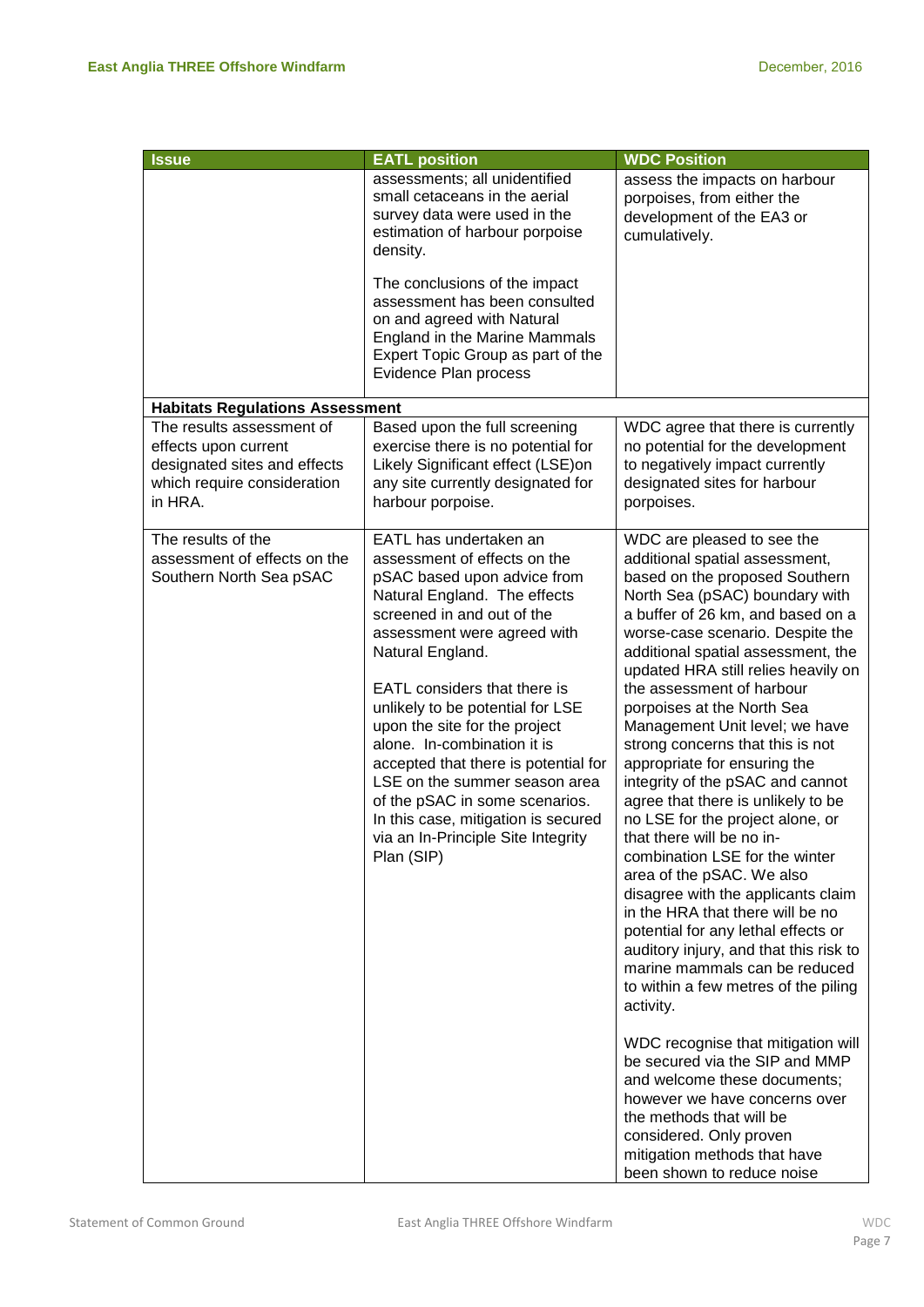| <b>Issue</b>                                                                                                                                          | <b>EATL position</b>                                                                                                                                                                                                                                                                                                                                                                                                                                                                                           | <b>WDC Position</b>                                                                                                                                                                                                                                                                                                                                                                                                                                                                                                       |
|-------------------------------------------------------------------------------------------------------------------------------------------------------|----------------------------------------------------------------------------------------------------------------------------------------------------------------------------------------------------------------------------------------------------------------------------------------------------------------------------------------------------------------------------------------------------------------------------------------------------------------------------------------------------------------|---------------------------------------------------------------------------------------------------------------------------------------------------------------------------------------------------------------------------------------------------------------------------------------------------------------------------------------------------------------------------------------------------------------------------------------------------------------------------------------------------------------------------|
|                                                                                                                                                       |                                                                                                                                                                                                                                                                                                                                                                                                                                                                                                                | should be included. Soft-starts<br>and exclusion zones are not<br>proven mitigation methods. The<br>SIP may also be required to<br>deliver mitigation measures for<br>the project alone.                                                                                                                                                                                                                                                                                                                                  |
| <b>Management measures</b>                                                                                                                            |                                                                                                                                                                                                                                                                                                                                                                                                                                                                                                                |                                                                                                                                                                                                                                                                                                                                                                                                                                                                                                                           |
| Mitigation proposed to<br>address the impacts on<br>Marine Mammals as set out<br>in the Schedule of Mitigation<br>(Offshore), IPMP and draft<br>MMMP. | Based on draft ES chapters the<br>Impacts are expected to be low<br>for harbour porpoise and that<br>additional mitigation (beyond<br>embedded mitigation) is not<br>necessary. At the time of writing<br>the draft MMMP, Marine Licence<br>conditions for other offshore wind<br>farms required that the MMMP<br>"provide suitable mitigation<br>measures to prevent injury to<br>marine mammals".<br>EATL confirms their ongoing<br>support of strategic initiatives and<br>will continue to work with other | WDC strongly disagrees that the<br>impacts are expected to be low<br>for harbour porpoise. Reactions of<br>harbour porpoises to pile driving<br>has been recorded at distances<br>up to 15 km from the piling site is<br>loud enough to be audible by<br>harbour porpoises beyond 80 km<br>from the source and could mask<br>communication at $30 - 40$ km.<br>Taking into account importance of<br>the site for harbour porpoises, we<br>are concerned that the conclusion<br>of 'low impact' is not at all<br>adequate. |
|                                                                                                                                                       | developers, Regulators and<br>SNCBs in order to understand<br>and reduce cumulative impacts<br>where possible and improve the<br>evidence base.                                                                                                                                                                                                                                                                                                                                                                | WDC has concerns about the<br>accuracy of the noise modelling<br>identified in the ES. WDC note<br>that Southall et al. (2007) has<br>been used for noise modelling in<br>the ES. Whilst currently this is the                                                                                                                                                                                                                                                                                                            |
|                                                                                                                                                       | As stated in Section 12.3.2 of the<br>ES: "The MMMP would be<br>developed in the pre-construction<br>period and will be based upon<br>best available information and<br>methodologies at that time in<br>consultation with the relevant<br>authorities.                                                                                                                                                                                                                                                        | only model available to<br>developers, there are many<br>limitations to this modelling<br>approach (acknowledged in the<br>Southall paper itself), and they<br>are extensive. WDC are<br>concerned that by using this<br>model, and not taking into                                                                                                                                                                                                                                                                       |
|                                                                                                                                                       | EATL will continue to review the<br>development of alternative<br>foundation installation (through<br>industry and academic studies)<br>and more efficient mitigation                                                                                                                                                                                                                                                                                                                                          | account current research noted<br>above, that the impact ranges<br>identified by the applicant are<br>inaccurate and misleading.                                                                                                                                                                                                                                                                                                                                                                                          |
|                                                                                                                                                       | options for marine mammals."                                                                                                                                                                                                                                                                                                                                                                                                                                                                                   | We also strongly disagree that no<br>additional mitigation measures                                                                                                                                                                                                                                                                                                                                                                                                                                                       |
|                                                                                                                                                       | No additional mitigation is<br>necessary for shipping noise.                                                                                                                                                                                                                                                                                                                                                                                                                                                   | are required, particularly during<br>the construction phase. The draft<br>MMMP does not mention                                                                                                                                                                                                                                                                                                                                                                                                                           |
|                                                                                                                                                       | No additional mitigation is<br>necessary for other noise<br>inducing impacts.                                                                                                                                                                                                                                                                                                                                                                                                                                  | disturbance, just injury we also<br>believe mitigation is required to<br>minimise cumulative impacts.                                                                                                                                                                                                                                                                                                                                                                                                                     |
|                                                                                                                                                       |                                                                                                                                                                                                                                                                                                                                                                                                                                                                                                                | WDC notes that the JNCC<br>guidance has been detailed in the<br>ES, however we do not consider                                                                                                                                                                                                                                                                                                                                                                                                                            |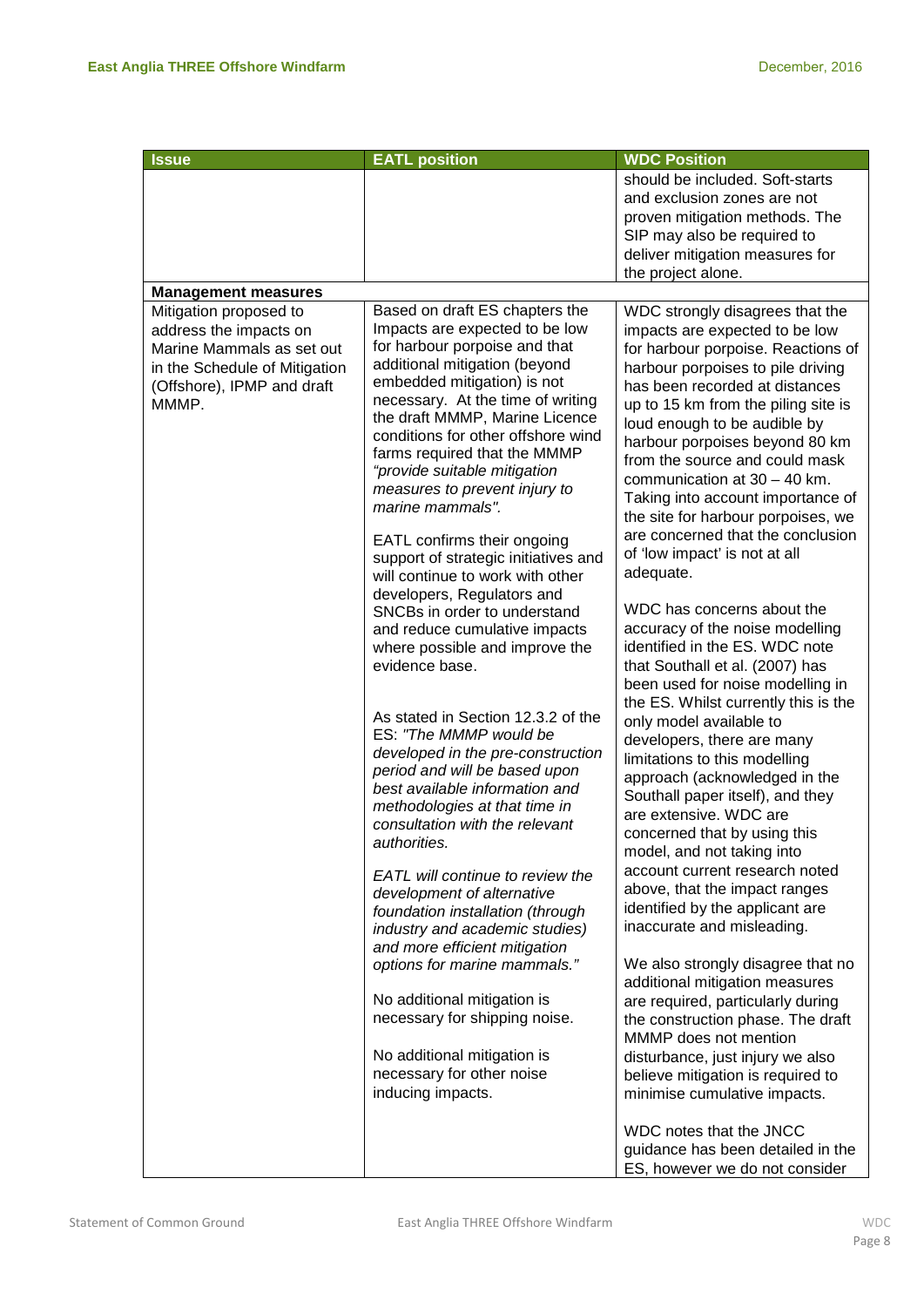| <b>Issue</b>                                                                   | <b>EATL position</b>                                                                                                                                                                                                                                                                                                                                                                                                                                                                                                                      | <b>WDC Position</b>                                                                                                                                                                                                                                                                                                                                                                                                                                                 |
|--------------------------------------------------------------------------------|-------------------------------------------------------------------------------------------------------------------------------------------------------------------------------------------------------------------------------------------------------------------------------------------------------------------------------------------------------------------------------------------------------------------------------------------------------------------------------------------------------------------------------------------|---------------------------------------------------------------------------------------------------------------------------------------------------------------------------------------------------------------------------------------------------------------------------------------------------------------------------------------------------------------------------------------------------------------------------------------------------------------------|
|                                                                                |                                                                                                                                                                                                                                                                                                                                                                                                                                                                                                                                           | these to be adequate mitigation<br>measure to ensure there are no<br>significant impacts especially for<br>developments in close proximity<br>to important and critical habitat<br>areas. Consideration of real-time<br>mitigation measures should<br>include noise reduction, such as<br>acoustic barrier methods and<br>other techniques that have been<br>proven in recent demonstration<br>scale trial studies - Wilke (2012)<br>and Diederichs et al., (2013). |
|                                                                                | The European protected Species<br>(EPS) licence will be applied for<br>after the DCO application is<br>consented, prior to the onset of<br>construction, once more detailed<br>design work has been carried out<br>and is available to inform the<br>licence application, and in<br>consultation with the relevant<br>stakeholders.<br>EATL has offered to informally<br>consult WDC on the EPS licence<br>however, it is a matter for the<br>consenting authority of the EPS<br>licence to determine whether to<br>formally consult WDC. | WDC are aware that the EPS<br>licence will be applied for if<br>consent is given, and prior to<br>construction. We request to be<br>involved and give feedback on<br>these documents.                                                                                                                                                                                                                                                                               |
|                                                                                | It is agreed that the draft MMMP<br>will be developed post consent in<br>consultation with stakeholders<br>EATL has offered to informally<br>consult WDC on the MMMP,<br>however, it is a matter for the the<br>MMO as consenting authority to<br>determine whether to formally<br>consult with WDC.                                                                                                                                                                                                                                      | WDC are pleased to see a draft<br>MMMP is already available to<br>comment upon. We accept that<br>the details of the MMMP cannot<br>be determined until closer to<br>construction. Given the<br>importance of the MMMP, we<br>would like to be consulted as it<br>develops, and are currently in<br>discussions with EATL to achieve<br>this.                                                                                                                       |
| Further mitigation proposed<br>with respect to the Southern<br>North Sea pSAC. | EATL have produced an In-<br>principle Site Integrity Plan (SIP)<br>which, together with new<br>condition 13(2) in the DMLs for<br>the generation and transmission<br>assets (schedules 10 to 13 of the<br>draft DCO), secures mitigation to<br>prevent AEOI.<br>EATL have consulted TWT on the<br>content of this document.                                                                                                                                                                                                              | WDC are pleased to see the SIP<br>and that TWT have been<br>consulted on the content of this<br>document, who have also raised<br>common issues of concern that<br>we share with TWT.<br>WDC wish to continue to be<br>consulted as the SIP and DMLs<br>proceed to ensure the mitigation<br>measures are adequate to                                                                                                                                                |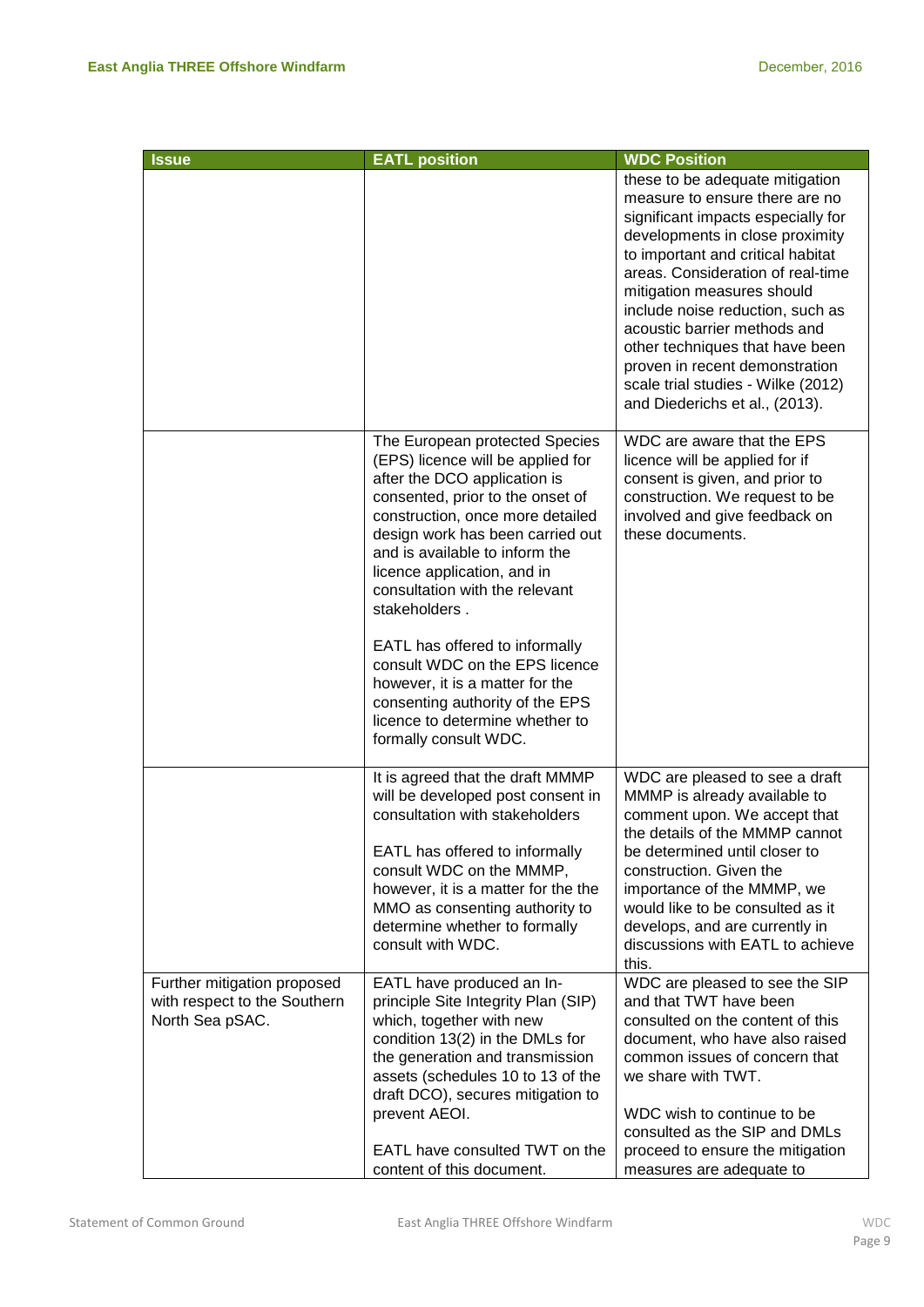| <b>Issue</b> | <b>EATL position</b>             | <b>WDC Position</b> |
|--------------|----------------------------------|---------------------|
|              |                                  | prevent AEOI.       |
|              | The SIP will be developed post-  |                     |
|              | consent, in consultation with    |                     |
|              | relevant stakeholders to define  |                     |
|              | specific mitigation measures for |                     |
|              | East Anglia THREE.               |                     |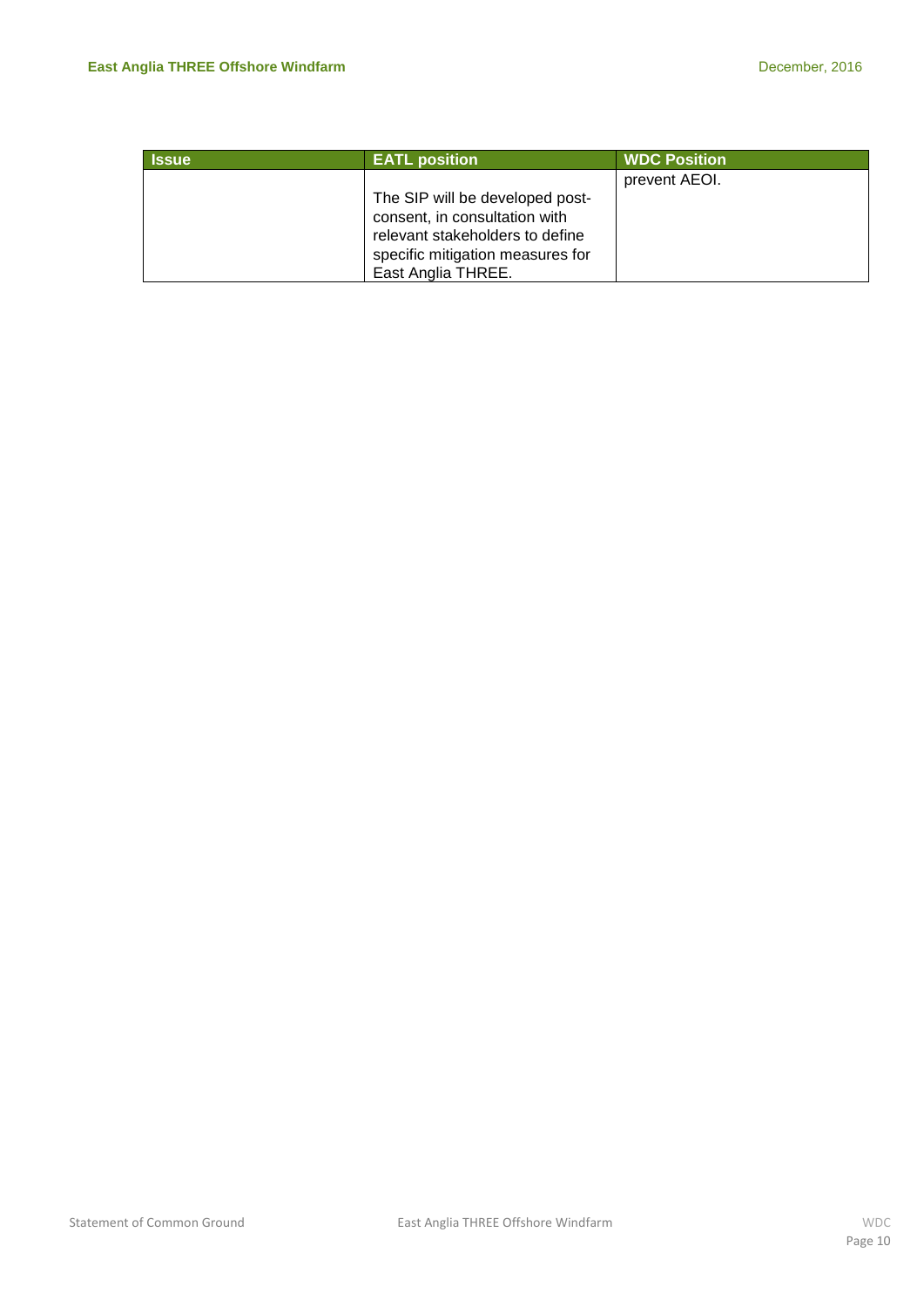#### Signing box: The undersigned agreed to the provisions within this SoCG - WDC

| Signed              |                                       |
|---------------------|---------------------------------------|
|                     |                                       |
|                     |                                       |
|                     |                                       |
| <b>Printed Name</b> |                                       |
|                     | Vicki James                           |
| Position            |                                       |
|                     | <b>Policy Officer</b>                 |
| On behalf of        |                                       |
|                     | <b>Whale and Dolphin Conservation</b> |
| <b>Date</b>         |                                       |
|                     | 02/12/2016                            |

#### Signing box: The undersigned agreed to the provisions within this SoCG – EATL

| Signed              |                                          |
|---------------------|------------------------------------------|
| <b>Printed Name</b> | <b>Keith Morrison</b>                    |
| Position            | East Anglia THREE Senior Project Manager |
| On behalf of        | <b>East Anglia THREE Limited</b>         |
| Date                | 6th December 2016                        |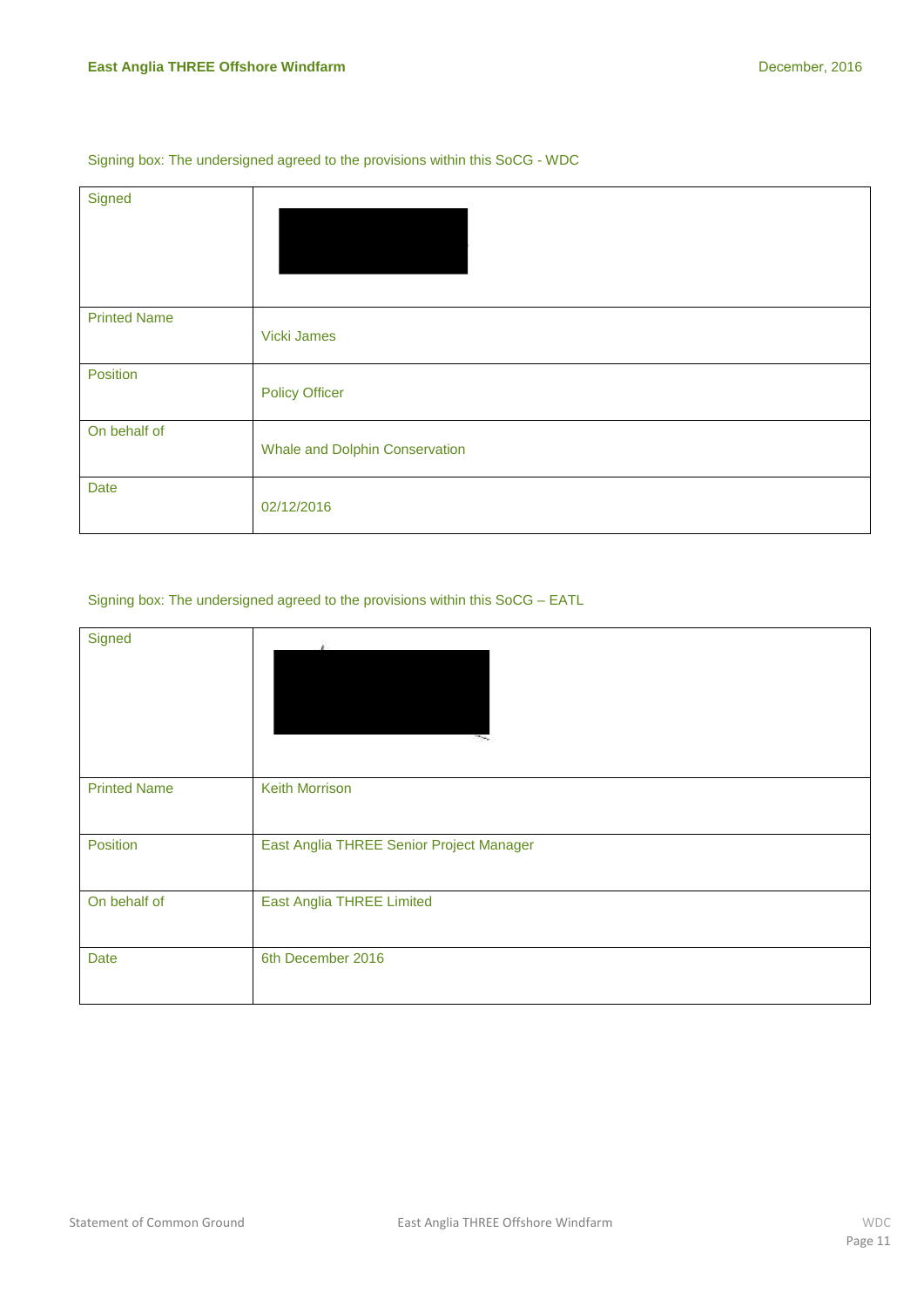# <span id="page-11-0"></span>**Appendix 1: Glossary**

| <b>DCO</b>  | Development Consent Order              |
|-------------|----------------------------------------|
| <b>DML</b>  | Deemed Marine Licence                  |
| <b>EATL</b> | East Anglia THREE Limited              |
| EIA         | <b>Environmental Impact Assessment</b> |
| <b>EPS</b>  | European Protected species             |
| ES          | <b>Environmental Statement</b>         |
| <b>HRA</b>  | <b>Habitats Regulations Assessment</b> |
| <b>IPMP</b> | In Principle Monitoring Plan           |
| <b>LSE</b>  | <b>Likely Significant Effect</b>       |
| <b>MMMP</b> | Marine Mammal Mitigation Protocol      |
| <b>MMO</b>  | Marine Management organisation         |
| <b>MW</b>   | Megawatt                               |
| PEI         | Preliminary Environmental Information  |
| <b>SoCG</b> | <b>Statement of Common Ground</b>      |
| <b>WDC</b>  | Whale and Dolphin Conservation         |
|             |                                        |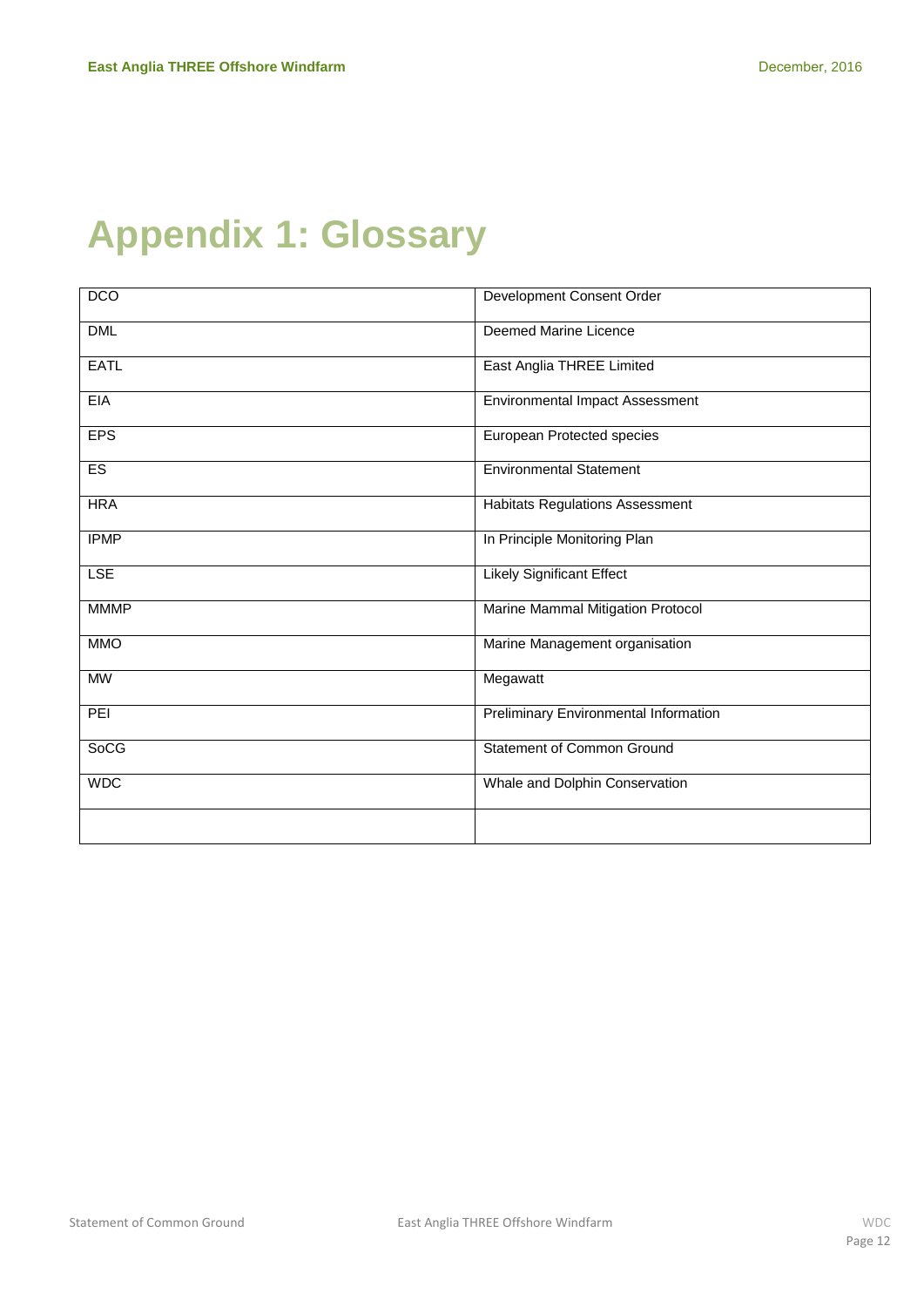# <span id="page-12-0"></span>**Appendix 2: Pre-application Response**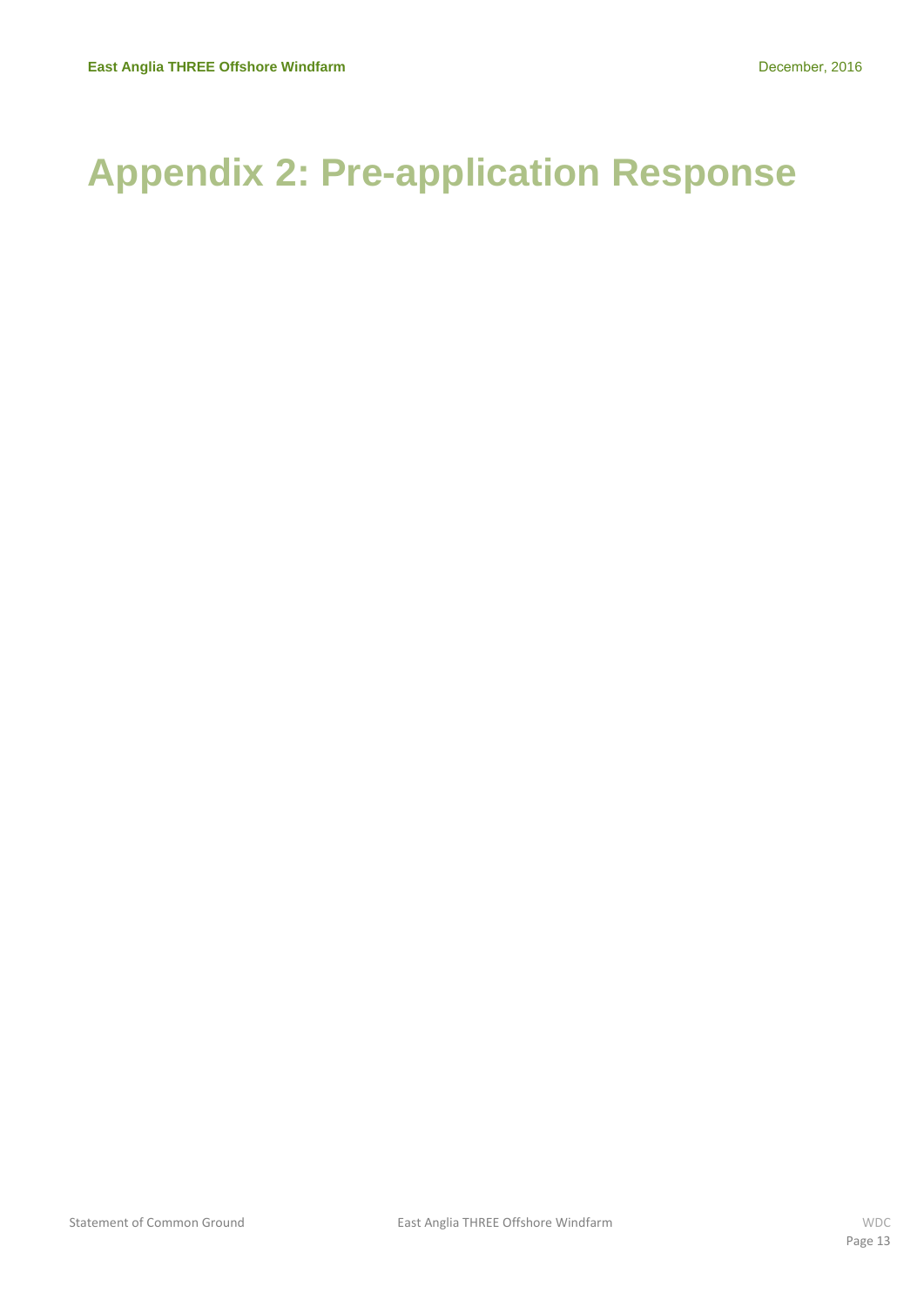------ORIGINAL MESSAGE------

FROM : vicki.james@whales.org

Dear Sir/ Madam,

I have recently signed up for updates for East Anglia 3 offshore wind farm, and I am aware that my colleague Sarah Dolman met with you earlier this month to discuss marine mammals and the development.

She has passed me the notes from the meeting and I would like to ensure that WDC are further consulted on this development, and that you contact me as I am responsible for our work on offshore renewable developments in English waters; Sarah works on Scottish offshore renewables.

My understanding is the next time we can comment is when the ES is produced, can you confirm this and let me know when this will be?

Best wishes

Vicki

[WDC - Whale and Dolphin Conservation]<http://www.whales.org/>

Vicki James Science assistant

Telephone: +44 (0)1249 449 500 Working Hours: Mondays and Thursdays

WDC, Whale and Dolphin Conservation Brookfield House 38 St Paul Street Chippenham Wiltshire SN15 1LJ United Kingdom whales.org<http://whales.org>

[WDC on Facebook]<http://www.facebook.com/whales.org> [WDC on Twitter]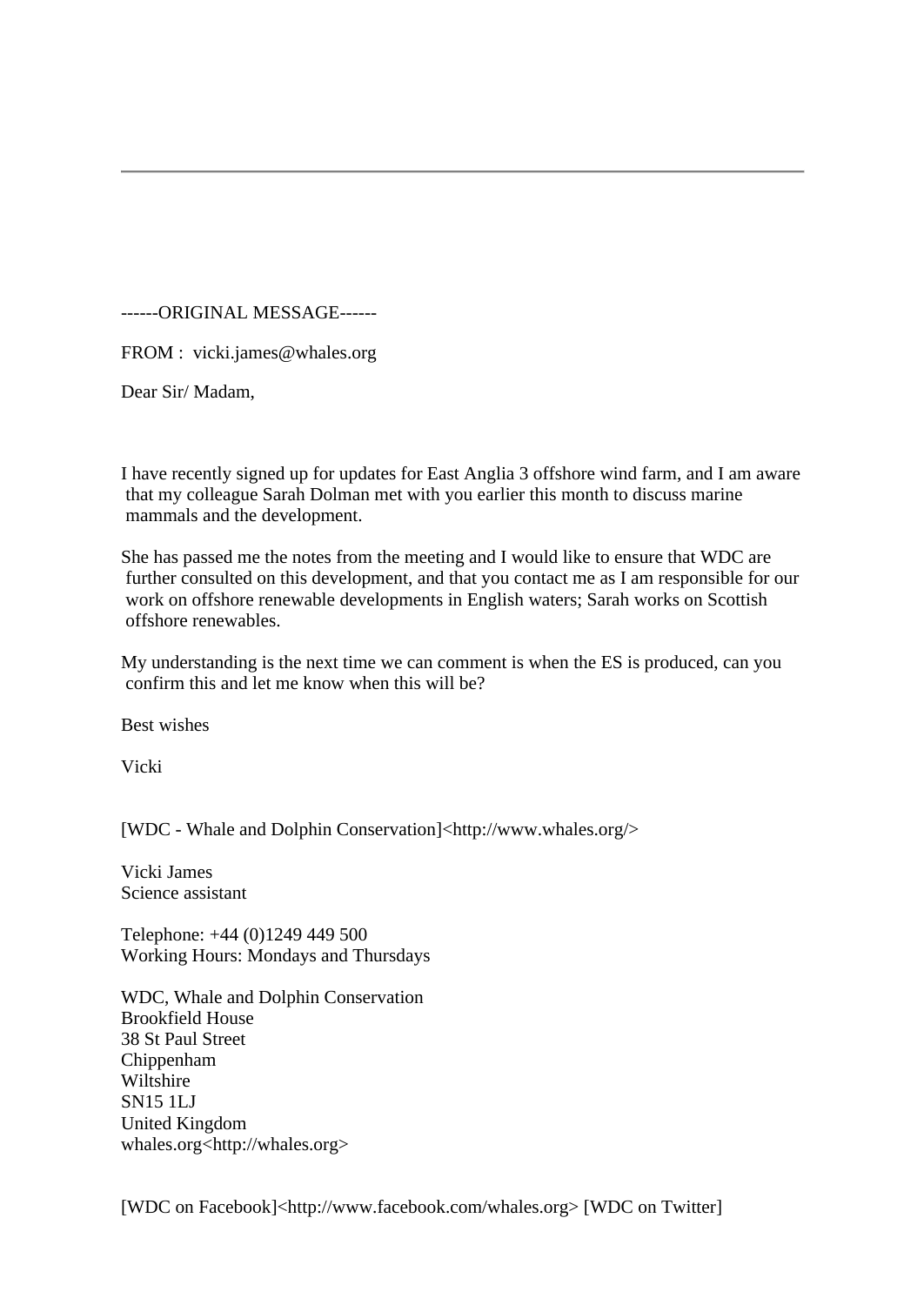<http://www.twitter.com/WHALES\_org> [WDC on YouTube] <http://www.youtube.com/wdcsuk> [WDC Blogs] <http://whales.org/en/blog> [WDC E-Newsletter] <http://whales.org/en/newsletter>

[http://www.wdcs.co.uk/media/images/EmailSignatureImages/Campaigns/seaworld.png] <http://uk.whales.org/campaigns/stop-selling-trips-to-seaworld-sir-richard?ref=CS-CPTE-14-02-00-CAM>

Whale and Dolphin Conservation ("WDC") is a company registered in England and Wales (No. 02737421) and a registered charity (in England and Wales No. 1014705, in Scotland No. SC040231)

\_\_\_\_\_\_\_\_\_\_\_\_\_\_\_\_\_\_\_\_\_\_\_\_\_\_\_\_\_\_\_\_

\_\_\_\_\_\_\_\_\_\_\_\_\_\_\_\_\_\_\_\_\_\_\_\_\_\_\_\_\_\_\_\_

WDC Shop is a trading name of WDC (Trading) Ltd, a company registered in England and Wales (No. 02593116)

Registered office : Brookfield House, 38 St. Paul Street, Chippenham, Wiltshire, SN15 1LJ. Tel: +44 (0)1249 449 500

This message is private and confidential. If you have received this message in error, please notify us and remove it from your system.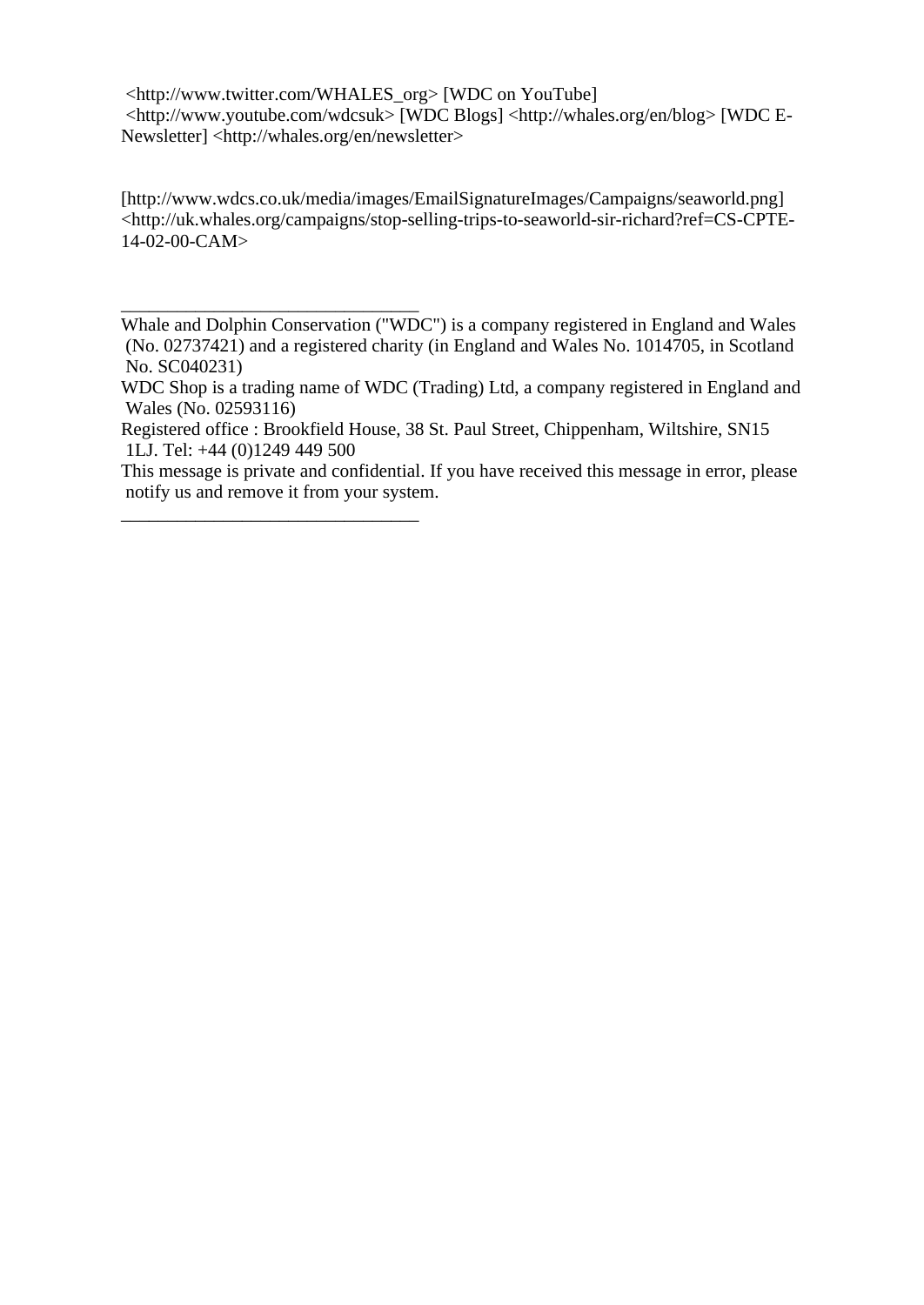## <span id="page-15-0"></span>**Appendix 3: Post-application Relevant representation and response**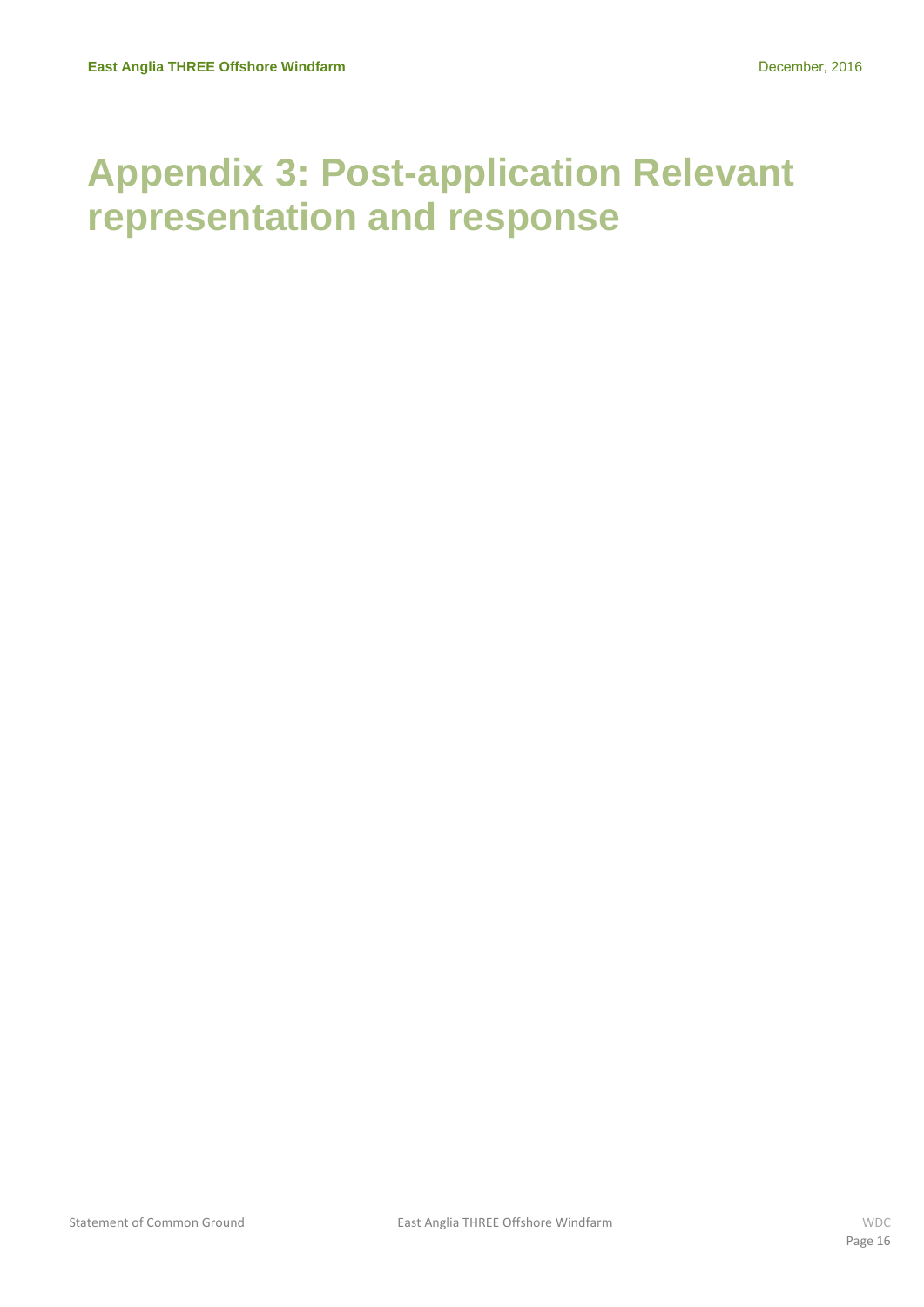Vicki James Whale and Dolphin Conservation Brookfield House 38 St Paul Street Chippenham Wiltshire SN15 1LJ

FREEPOST RSTC-EJEY-RKRX 1 Atlantic Quay, 45 Robertson Street, 4th Floor, Glasgow, G2 8JB

2016-06-01

Dear Vicki,

**Planning Act 2008**

**East Anglia THREE Limited**

**The Proposed East Anglia THREE Offshore Wind Farm Order**

#### **Relevant Representation reply letter (Appendix to the SoCG between Whale and Dolphin Conservation and EATL)**

East Anglia THREE Limited (EATL) would like to thank you for taking the time to provide a relevant representation to the development consent order application made by EATL for the East Anglia THREE offshore wind farm.

In this letter we provide a reply to all the comments you have made in your relevant representation. In order to do this in a clear and transparent manor this is in the form of a tabulated response.

This letter will form an appendix to the final Statement of Common Ground (SoCG) between Whale & Dolphin Conservation (WDC) and EATL.

| <b>Relevant Representation Comment</b>                                                                                                                                                                                                                                                                                                                                                                                                                                                                                                                                 | <b>EATLs response</b>                                                                                                                                                                                                                                                                                                                             |
|------------------------------------------------------------------------------------------------------------------------------------------------------------------------------------------------------------------------------------------------------------------------------------------------------------------------------------------------------------------------------------------------------------------------------------------------------------------------------------------------------------------------------------------------------------------------|---------------------------------------------------------------------------------------------------------------------------------------------------------------------------------------------------------------------------------------------------------------------------------------------------------------------------------------------------|
| The North Sea offers a variety of rich cetacean habitats,<br>and East Anglia THREE offshore wind farm lies within the<br>Southern North Sea pSAC for Annex II species harbour<br>porpoise (Phocoena phocoena). In particular, the<br>development lies in an area of the pSAC where harbour<br>porpoises are found throughout the year, and where key<br>prey species for the harbour porpoise occur.                                                                                                                                                                   | Noted.                                                                                                                                                                                                                                                                                                                                            |
| The harbour porpoise is considered particularly<br>vulnerable to disturbance, injury or death from the noise<br>generated by pile driving, which is also potentially<br>capable of damaging hearing of harbour porpoises and<br>driving away key prey species.                                                                                                                                                                                                                                                                                                         | Noted. All of these potential impacts have been assessed<br>within the Environmental Impact Assessment and<br>recorded in the Environmental Statement at Chapter 12<br>(Document Reference - 6.1.12) sections 12.6 and 12.7.                                                                                                                      |
| Research conducted so far has shown the potential for<br>pile driving to be audible by harbour porpoises beyond 80<br>km from the source, cause behavioural changes in<br>harbour porpoises up to 15 km from the piling site and<br>could mask communication at $30 - 40$ km. In many areas<br>harbour porpoises left the area during construction and in<br>some instances did not later return to their usual<br>numbers. Even where areas have been recolonised, it is<br>not clear if these are the same animals returning or new<br>animals moving into the area. | The assessment has looked at both physical and<br>behavioural effects upon harbour porpoise, using site<br>specific data and modelling together with a full review of<br>relevant information and studies. EATL have undertaken<br>a precautionary assessment, the methodology and<br>outcomes of which have been agreed with Natural<br>England. |
| The construction of East Anglia THREE offshore wind<br>farm has the potential to negatively impact the integrity of                                                                                                                                                                                                                                                                                                                                                                                                                                                    | At this time it is not possible to rule out LSE upon the<br>integrity of the Southern North Sea pSAC, however at the<br>time of the submission of the application there was                                                                                                                                                                       |
|                                                                                                                                                                                                                                                                                                                                                                                                                                                                                                                                                                        | 1                                                                                                                                                                                                                                                                                                                                                 |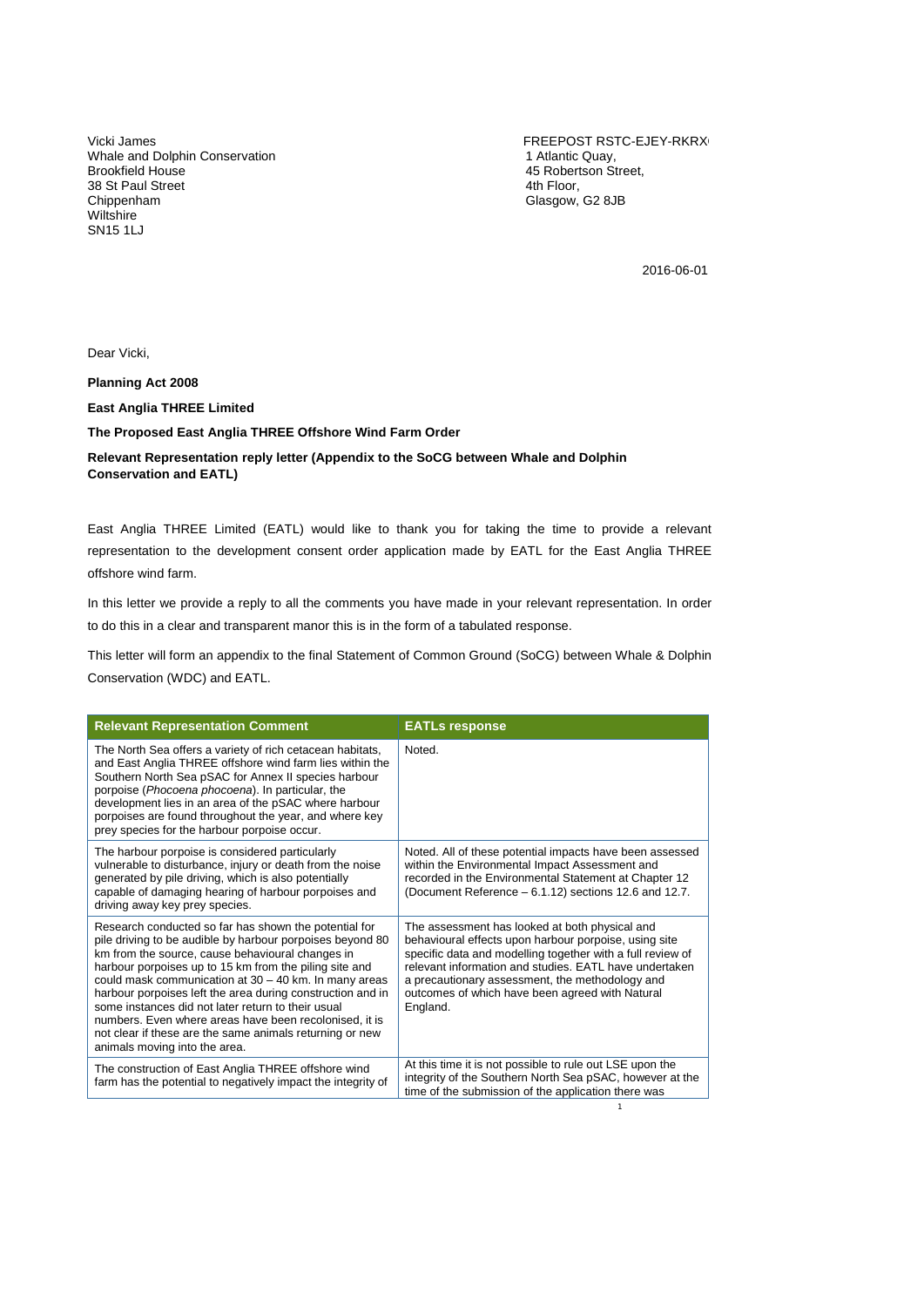| <b>Relevant Representation Comment</b>                                                                                                                                                                                                                                                                                                                                                                                                                                                                                                                                                                                                                                                                                                                           | <b>EATLs response</b>                                                                                                                                                                                                                                                                                                                                                                                                                                                                                                                                 |
|------------------------------------------------------------------------------------------------------------------------------------------------------------------------------------------------------------------------------------------------------------------------------------------------------------------------------------------------------------------------------------------------------------------------------------------------------------------------------------------------------------------------------------------------------------------------------------------------------------------------------------------------------------------------------------------------------------------------------------------------------------------|-------------------------------------------------------------------------------------------------------------------------------------------------------------------------------------------------------------------------------------------------------------------------------------------------------------------------------------------------------------------------------------------------------------------------------------------------------------------------------------------------------------------------------------------------------|
| the Southern North Sea pSAC, not just in the immediate<br>area, but also further ranging due to the distances at<br>which harbour porpoises can be negatively impacted by<br>noise generated during the construction period.                                                                                                                                                                                                                                                                                                                                                                                                                                                                                                                                     | insufficient information available to undertake a<br>meaningful assessment of the Southern North Sea pSAC.<br>As further information becomes available EATL will<br>undertake further assessment. Following advice from<br>Natural England, it is anticipated that this assessment will<br>be undertaken prior to the Planning Inspectorate drafting<br>the Report on the Implications for European Sites (RIES).                                                                                                                                     |
| WDC is concerned about the potential for cetaceans, in<br>particular harbour porpoises, to be disturbed and<br>displaced, including by the noise introduced into their<br>environment. Noise will be produced throughout the life of<br>the development, including construction, operation and<br>decommissioning, and from associated vessel traffic.<br>Marine renewables impact on cetaceans in ways ranging<br>from collisions to habitat displacement due to the effects<br>of noise and disturbance.<br>Noise pollution has the potential to displace animals and<br>populations, interfere with normal behaviour and, at very<br>high intensities, be physically damaging. All cetaceans<br>are offered 'strict protection' under the Habitats Directive. | The EIA assessed noise impacts from all phases of the<br>development, notwithstanding, the recognition that<br>construction noise is likely to have the greatest effect.<br>Sections 12.6.1.1 to 12.6.1.3 of the Environmental<br>Statement records the assessment of impacts<br>underwater: sections 12.6.2.1 to 12.6.2.3 considers the<br>impacts of underwater noise during operation; section<br>12.6.3.1 considers impacts of underwater noise during<br>decommissioning and section 12.7.1 considers<br>cumulative impacts of underwater noise. |
| The cumulative effects of these developments with other<br>industries operating in the marine environment, such as<br>other renewable developments, shipping and oil and gas<br>exploration, are also largely unknown. Yet it is important<br>that cumulative and in-combination impacts be<br>adequately considered and our understanding developed.                                                                                                                                                                                                                                                                                                                                                                                                            | EATL have produced a cumulative impact assessment<br>(Section 12.7) that is intended to be comprehensive and<br>precautionary. The assessment highlights the many<br>areas of uncertainty and precaution involved when<br>looking at both the effects and the likely scenarios of<br>projects constructing and operating in future.                                                                                                                                                                                                                   |

We aim to reach agreement on all of the matters included in the table above and any other matters arising through the Statement of Common Ground with WDC.

If you wish to discuss the above, or any other issues in connection with the Project, please contact Keith Morrison, East Anglia THREE Senior Project Manager, ScottishPower Renewables, 4th Floor, Atlantic Quay, Glasgow G2 8JB or by email at **Eastangliathree@scottishpower.com** 

2

Yours faithfully



Keith Morrison Senior Project Manager